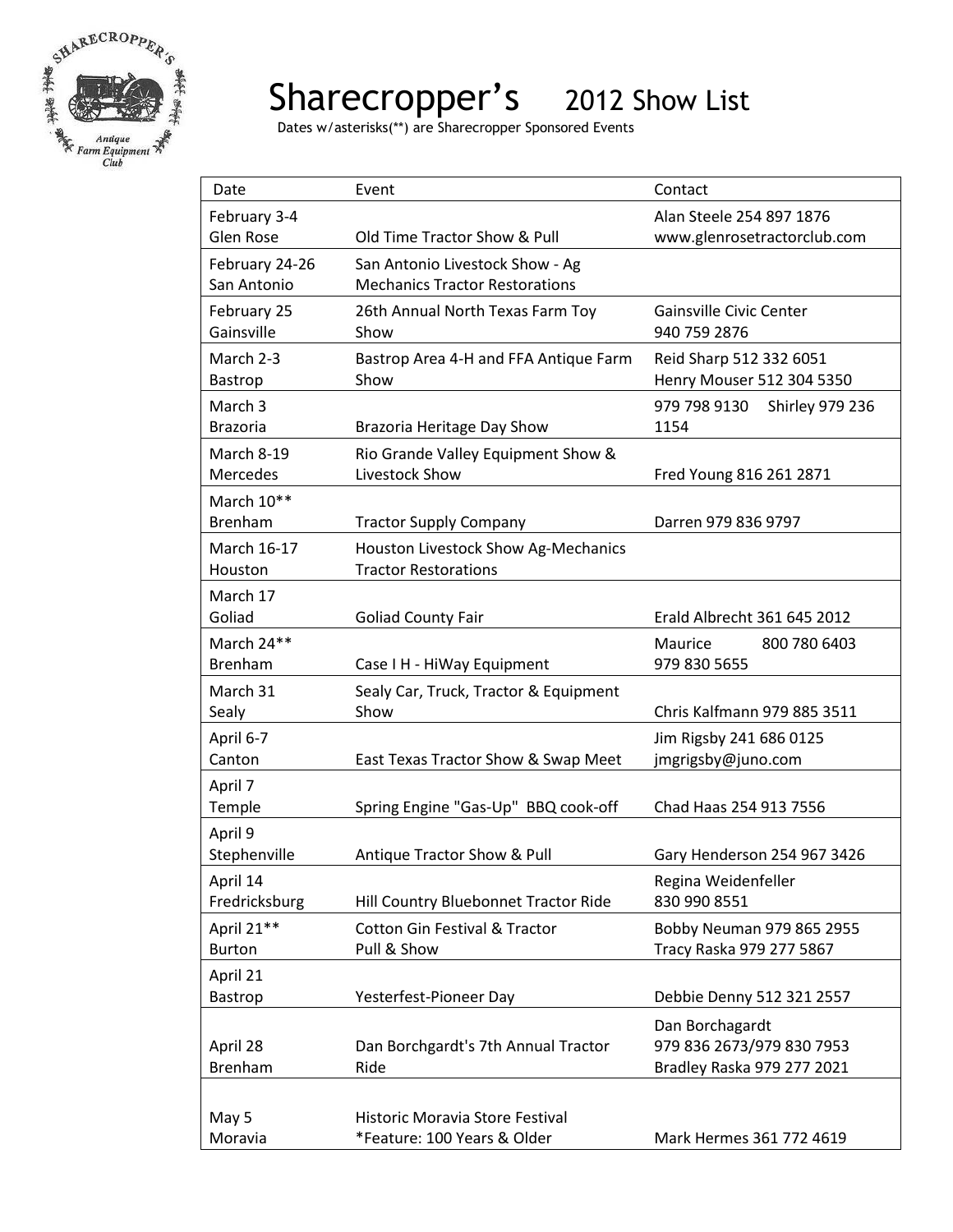| May 5                         |                                                    |                                     |
|-------------------------------|----------------------------------------------------|-------------------------------------|
| Taylor                        | <b>TaylorZest Fest</b>                             | Deby Lannen 512 352 3675 ex. 36     |
| May 12**                      |                                                    | Rodney Read 979 249 5795            |
| Ledbetter                     | Harvest & Plow Day                                 | Liz Sommerfeld 361 781 0858         |
| May 20                        |                                                    |                                     |
| LaGrange                      | TxCzech Heritage & Cultural Center                 | TCHCC 888 785 4500                  |
| June 2<br>Snook               | Snookfest Show & Parade                            |                                     |
|                               |                                                    | Georgia Kovar 979 272 8787          |
| June 2-3<br>Floresville       | South TX Old Iron Club Show & Pull                 | Mike Tessman 830 391 3433           |
| June 8 - 9<br>Fredricksburg   | Hill Country Antique T & E Show & Pull             | Regina Weidenfeller<br>830 990 8551 |
|                               |                                                    |                                     |
| June 16<br>ElCampo            | <b>Ricebelt Show &amp; Pull</b>                    | Debbie Chappell 979 543 4215        |
| June 24                       | <b>Brazos FFA Tractor Show Restration</b>          |                                     |
| Wallis                        | Competition                                        | Jason Hill 979 478 6012             |
| July 4                        |                                                    |                                     |
| Round Top                     | July 4 <sup>th</sup> Celebration and Parade        | Ronnie Sachs 979 249 3168           |
| July 4                        |                                                    |                                     |
| Edna                          | 4 <sup>th</sup> Celebration Breckenridge Park      | Melvin Gerdes 361 782 1451          |
| July 4                        |                                                    |                                     |
| Shiner                        | Halfmoon Holidays Show & Parade                    | Pat Dedear 361 293 5848             |
| July 14                       | Sealybration www.sealyevents.com                   |                                     |
| Sealy                         |                                                    | Kristin Haidusek 281 610 0577       |
| July 28                       | Industry Fire & Rescue Dept Fundraiser             | Dustin Gross 979 357 2131           |
| Industry                      | <b>Tractor Show</b>                                | 979 357 2312<br>979 277 2885        |
| <b>July 28-29</b>             | Town & Country Jamboree Feature:                   |                                     |
| Moulton                       | 1930 models                                        | Mark Hermes 361 772 4619            |
| August 18 **                  | 5 <sup>th</sup> Annual Keith Bartels Memorial      | Royce Bartels 979 836 9426          |
| Shelby                        | Scholarship Tractor Drive & Fundraiser             | 979 251 2562                        |
| August 23-26<br>Fredricksburg | Hill Country Antique Tractor & Engine              | Regina Weidenfeller<br>830 990 8551 |
|                               | Club Heritage Show www.rustyiron.org               |                                     |
| September 7-8<br>Columbus     | Colorado County Fair<br>www.coloradocountyfair.org | Keith Potter 979 733 0074           |
|                               |                                                    |                                     |
| September 8<br>Caldwell       | Kolache Festival Tractor Show                      | Jason Sebesta 979 272 4084          |
| September 9                   |                                                    | Edwin Kuehn 979 357 2295 Dustin     |
| Industry                      | West End Lions Club Show & Fundraiser              | Gross 979 357 2131 /357 2312        |
| September 15                  | First Shot engine, Tractor & Operator              |                                     |
| Gonzales                      | Games                                              | Bob Day 830 437 2753                |
| September 15                  |                                                    |                                     |
| Hamilton                      | Antique Tractor, Engine Show & Pull                | Wayne Craig 254 386 5896            |
| September 18-22               | <b>Washington County Fair</b>                      |                                     |
| <b>Brenham</b>                | www.washingtoncofair.com                           | Fair Office 979 836 4112            |
| September 27-30               |                                                    |                                     |
| <b>New Braunfels</b>          | Comal County Fair Tractor show & Pull              | Fair Office 830 625 1505            |

 $\mathsf{r}$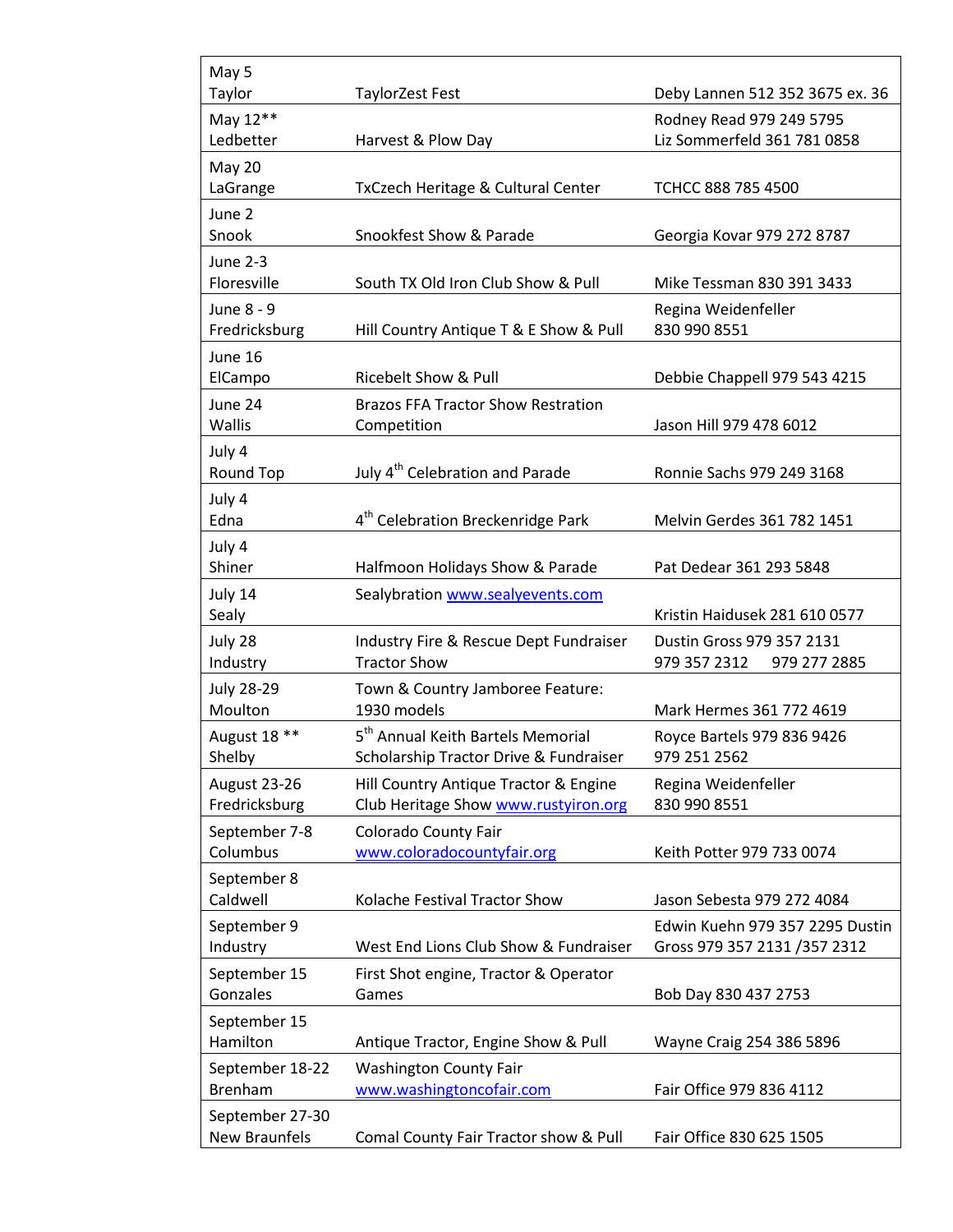| September 29<br>Hallettsville    | Kolache Fest Parade & Show                                                 | Mark Hermes 361 772 4619                                                           |
|----------------------------------|----------------------------------------------------------------------------|------------------------------------------------------------------------------------|
| October 6<br><b>Dimebox</b>      | Homecoming show & Parade                                                   | Sharon Brown 979 540 9172                                                          |
| October 6-7<br>Temple            | Texas Early Day Tractor Engine Show,<br>Pull, Parade & Swap www.tedtea.org | George Elliot 254 718 3528<br>Chad Haas 254 913 7556                               |
| October 6<br>New Ulm             | Oktoberfest Parade, Show & Antique<br>Cars                                 | Vicky Denyer 281 851 9086                                                          |
| October 14<br>Fayetteville       | Lickskillet Parade Only                                                    |                                                                                    |
| October 14<br><b>Bellville</b>   | <b>Austin County Fair Tractor Show</b>                                     | Freddie Engelbrecht<br>832 671 0116<br>979 478 6528<br>Allen Kaminski 979 639 8947 |
| October 20<br>Yorktown           | Western Days & Parade                                                      | Cyndy Albrecht 361 645 2635                                                        |
| October 27<br>Richmond           | Texian Market Days & Tractor Pull                                          | George Ranch Office<br>281 343 0218                                                |
| October 28<br>Flatonia           | Czhilispiel Parade                                                         | <b>Chamber of Commerce</b><br>361 865 3920                                         |
| November 10<br>Komensky          | Rocky Creek Corn Maze Veteran's Day<br>Show & Plow Day                     | Mark Hermes 361 772 4619                                                           |
| Jan 18-19, 2013<br>Hallettsville | Texas Antique Show & Pull                                                  | Mark Hermes 361 772 4619                                                           |